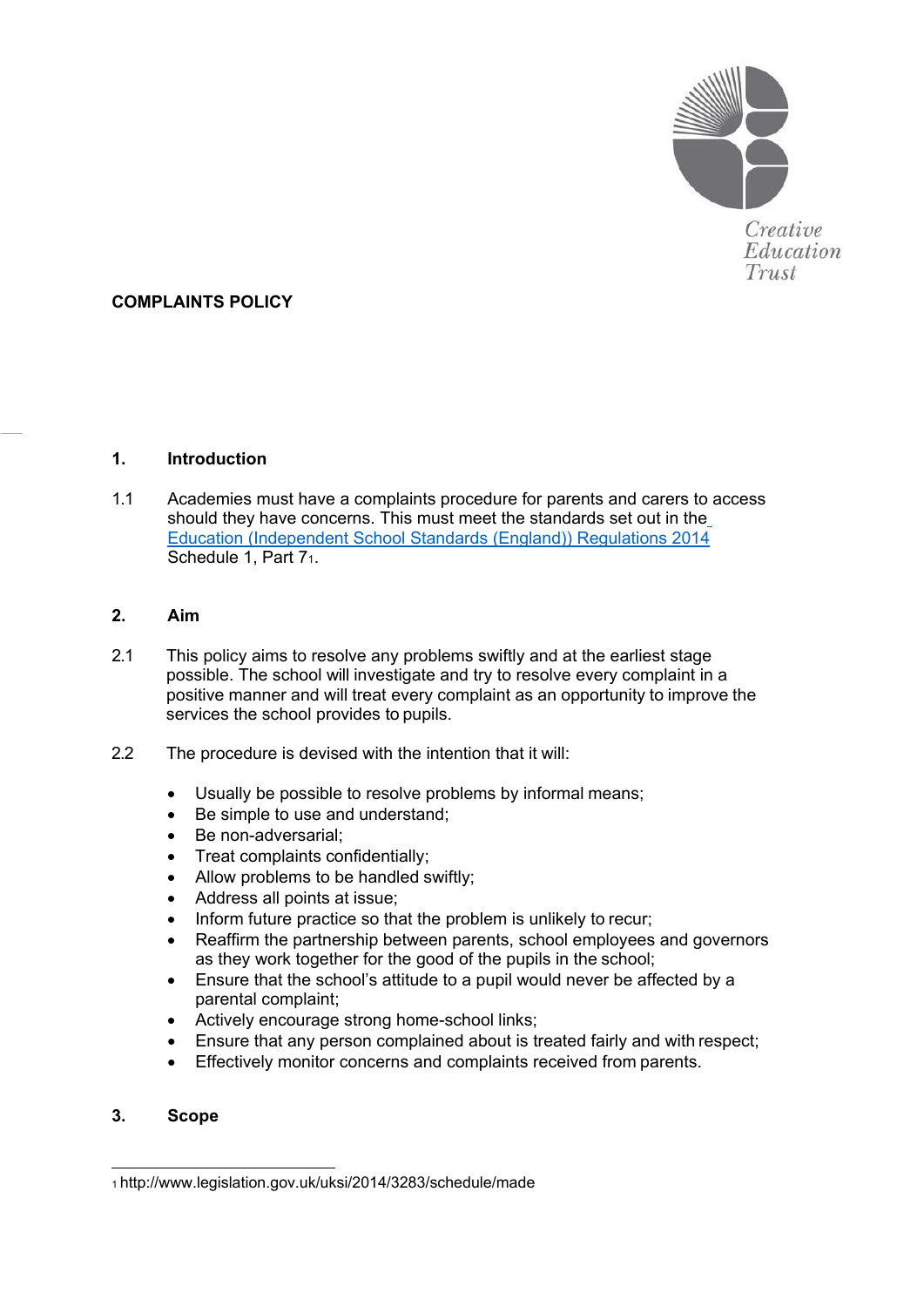

- 3.1 There are separate and established procedures already in existence for some complaints. This procedure should not be used for complaints relating to:
	- Child protection issues and allegations ofabuse;
	- Special Educational Needs (SEN):
	- Admissions;
	- Exclusions:
	- Staff Grievances, discipline and capability;
	- Whistleblowing;
	- Complaints about the Creative Education Trust's Head Office employees.
- 3.2 A complainant raising any issues relating to the above areas should be directed to the appropriate policy. In the case of concerns regarding Head Office employees this should be lodged in writing with the Director of Human Resources of Creative Education Trust in the first instance.
- 3.3 In the case of a concern against a member of the local governing body (Academy Council) then this should be lodged in writing with their Chair.
- 3.4 In the case of a complaint against a Creative Education Trust director (trustee) this should be lodged in writing with the Chair of Directors.
- 3.3 If the complaint relates to an external service provider, this should be raised with the Principal (in this document, the term "Principal" refers to principals of secondary academies and headteachers of primary academies) in the first instance, but it might be that the provider's own complaints policy may need to be followed thereafter.

#### **4. Timing**

4.1 Complaints need to be considered, and resolved, as quickly and efficiently as possible and within the timescales laid out in this procedure. However, where further investigations are necessary, or where external parties such as the police are involved, new time limits can be set and the complainant sent details of the new deadline and an explanation for the delay.

#### **5. Confidentiality**

- 5.1 All complaints will be kept as confidential as possible. Usually, only those involved in investigating and making a decision will be made aware of the full details of the complaint.
- 5.2 The person who is being complained about will also be entitled to know the substance of the complaint against them. The school has discretion to withhold information when there is sufficient reason, such as:
	- Where there is a need to protect a source: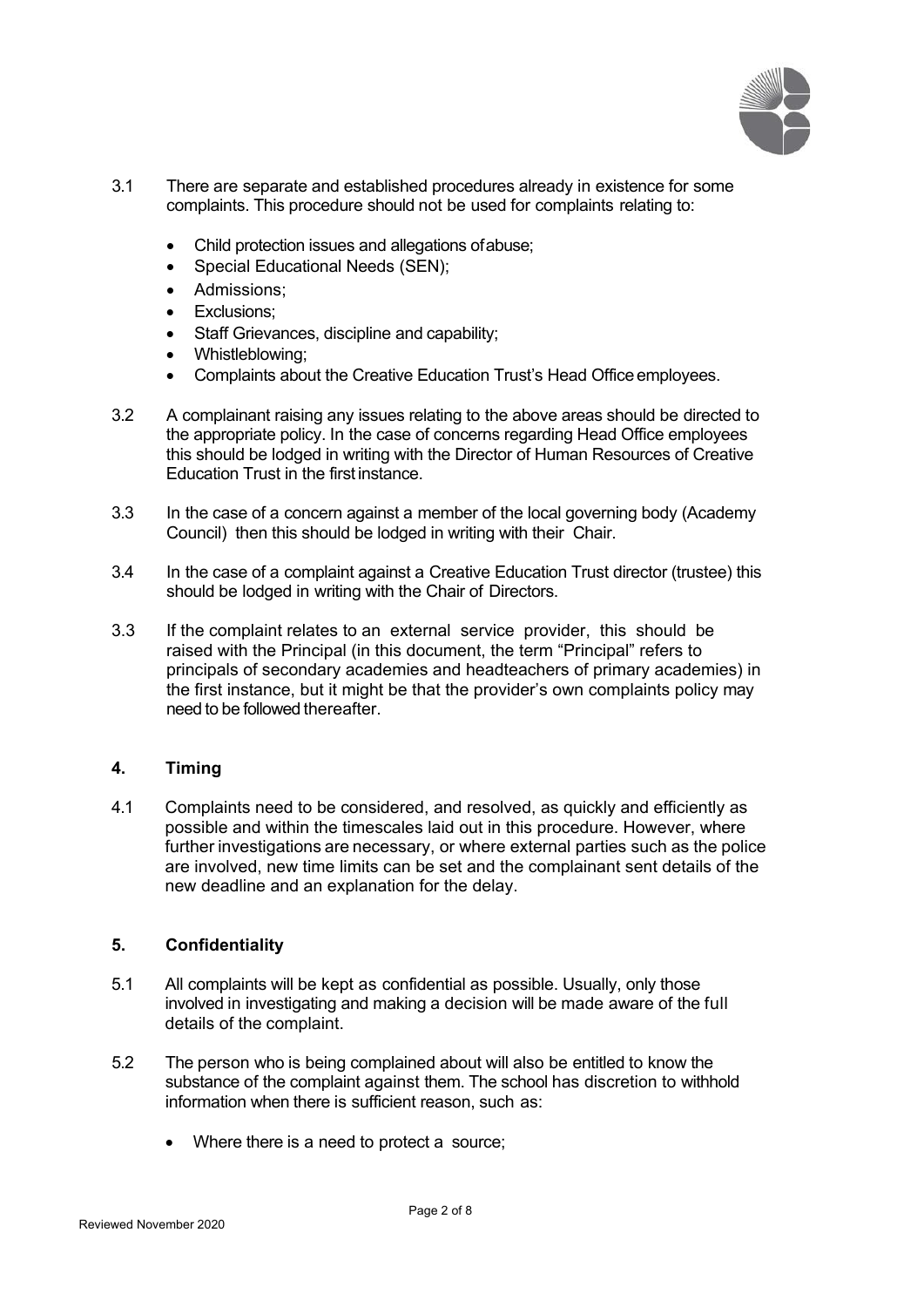

- Where there is a legal reason why the information should not be released;
- To meet data protection requirements.

## **6. Vexatious Complaints**

- 6.1 It is not appropriate to make personal accusations or attacks on members of school staff, or to raise matters that are not about education or a child's wellbeing. It is also not appropriate to make unsubstantiated allegations against the school, or to behave unreasonably by not engaging with the school to attempt a joint resolution.
- 6.2 This procedure should limit the number of complaints that become protracted. However, there will be occasions when, despite all stages of the procedures having been followed, the complainant remains dissatisfied. If the complainant tries to reopen the same issue, then the Principal may inform the complainant in writing that the procedure has been exhausted and that the matter is now closed.

#### **7. Anonymous Complaints**

- 7.1 There is no duty for the Principal to pursue anonymous complaints because there is no named complainant to respond to, and on this basis anonymous complaints will not be addressed under the terms of this policy.
- 7.2 In exceptional circumstances, if such complaints allege or imply a serious matter that may be to the detriment of the school, then it will be at the Principal's, or where the complaint concerns the Principal, the Chief Executive of the Creative Education Trust's, discretion to consider whether a fact finding exercise should take place to determine if the matter requires further investigation.

#### **8. Addressing concerns informally**

- 8.1 It is expected that the majority of concerns may be resolved informally with no need to progress to the formal stages of this procedure.
- 8.2 The complainant should be given an opportunity to discuss their concern with an appropriate member of staff. In the case of a complaint relating to a specific individual, this is likely to be the individual concerned or alternatively their line manager.
- 8.3 The member of staff dealing with the concern should make sure that the complainant is clear what action (if any) or monitoring of the situation has been agreed.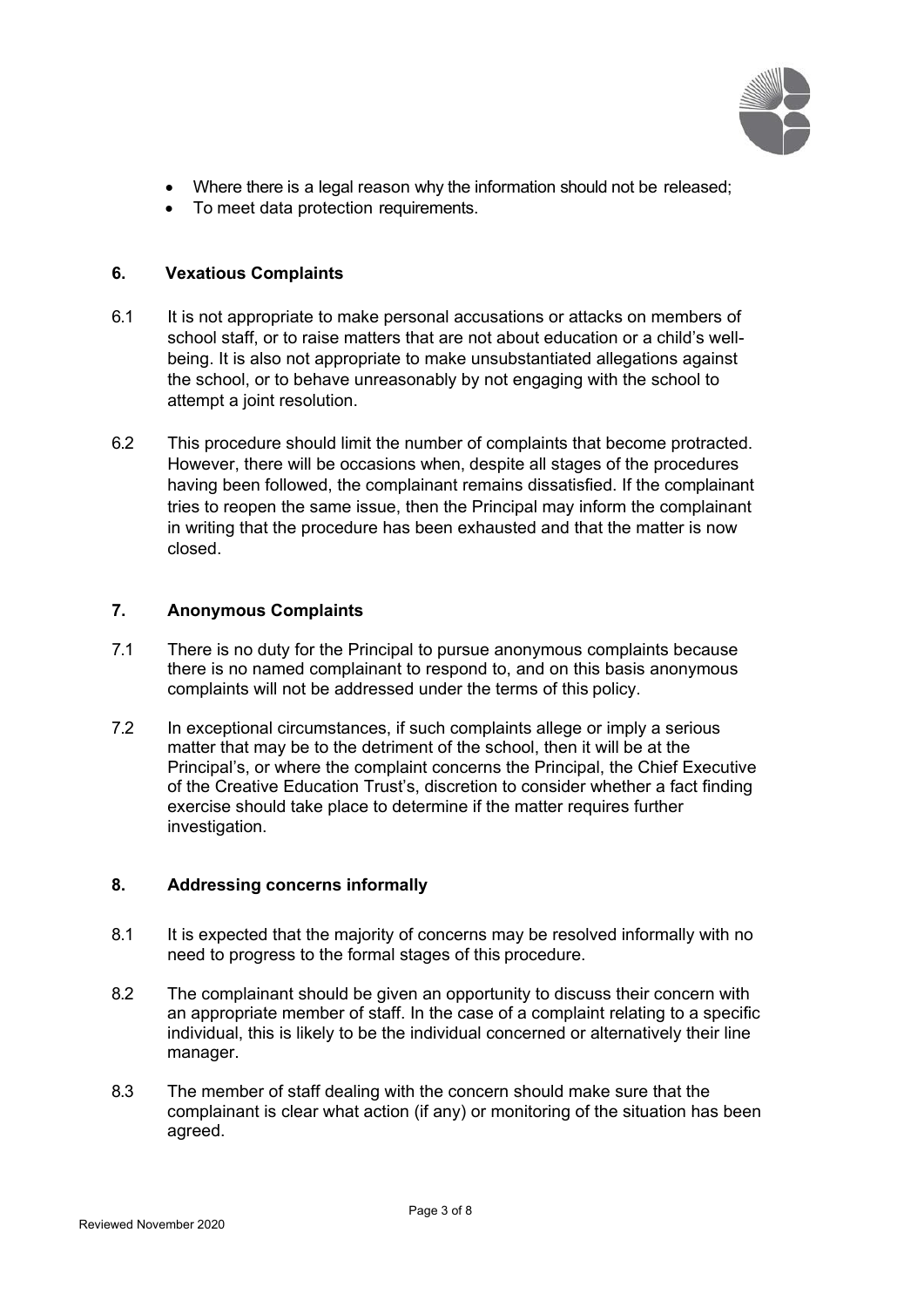

- 8.4 This stage should be completed speedily and concluded in writing with appropriate detail. A copy will be securely kept by the Principal in a complaints file.
- 8.5 The complainant should be given a copy of this policy and informed that if they are not satisfied with the process, then they may consider making a formal complaint in writing.

#### **9. Formal complaints procedure**

- 9.1 A formal complaint must be:
	- In writing, using the complaints form (appendix 1);
	- Made within three months of the event. Complaints after this period will not usually be considered;
	- Lodged with the Principal, unless the Principal is the subject of the complaint, in which case, this complaint should be lodged with the Chief Executive of Creative Education Trust.
- 9.2 There are two stages to the formal complaint's procedure:
	- Stage one: Initial hearing of complaint;
	- Stage two: Complaint heard by the Complaints Appeal Panel.
- 9.3 At each stage, the person(s) hearing the complaintwill:
	- Speak with the complainant;
	- Establish the facts of the complaint and who has been involved:
	- Clarify the nature of the complaint and what remainsunresolved;
	- Clarify what the complainant feels would put thingsright;
	- If required, meet with those involved in the matter and/or those complained about;
	- Ensure appropriate written records are kept, including minutes ofmeetings;
	- Endeavour to reach a resolution.
- 9.4 Throughout the procedure it is important for all parties to consider the ways in which a complaint can be resolved. It might be sufficient to acknowledge that the complaint is valid in whole or in part. In addition, it may be appropriate to offer one or more of the following:
	- An explanation;
	- An admission that the situation could have been handled differently or better;
	- An assurance that the event complained of will not recur;
	- An explanation of the steps that have been taken to ensure that it will not happen again;
	- An apology (an apology is not an admission of negligence or acceptance of liability);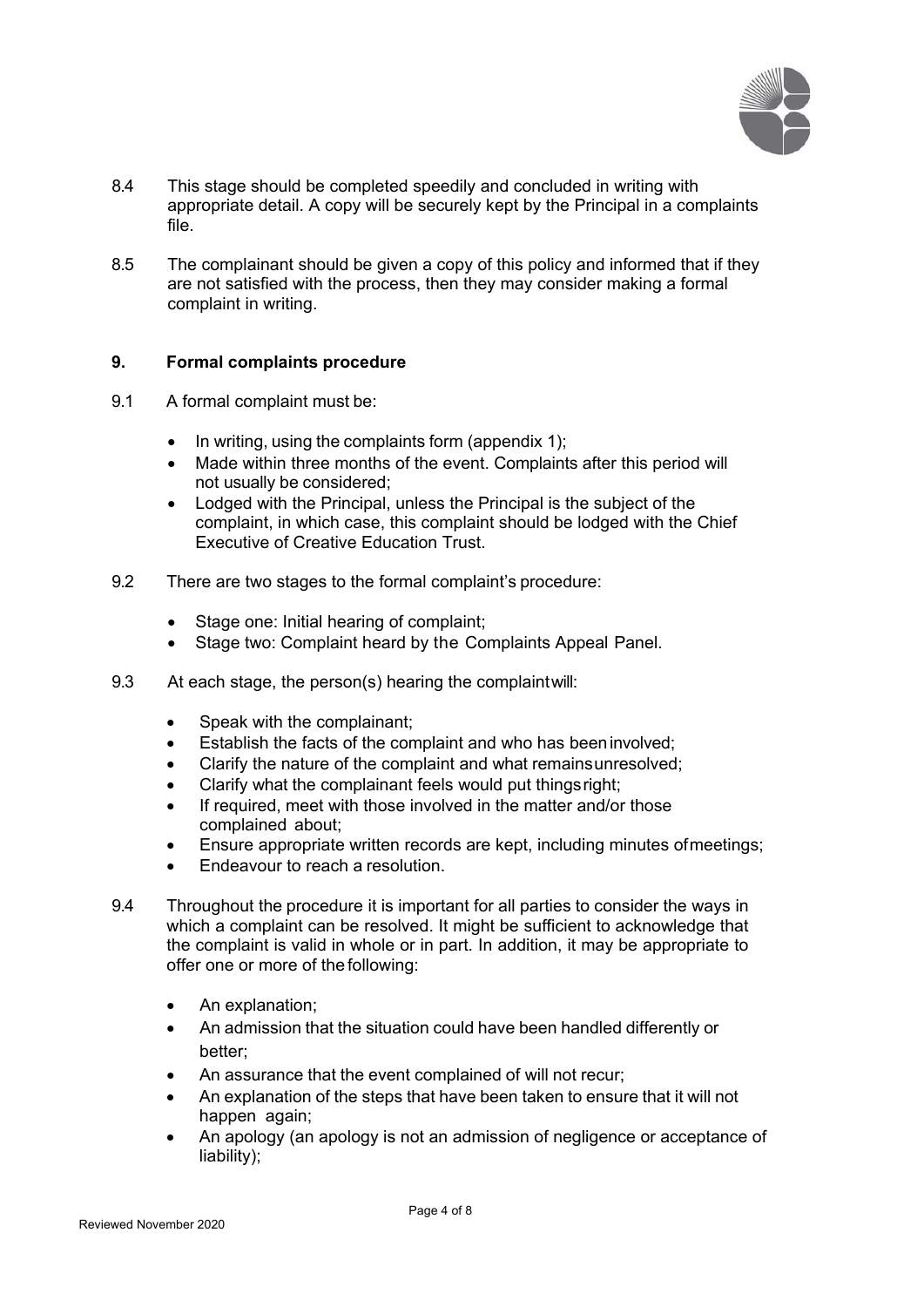

• An undertaking to review school policies or processes in light of the complaint.

#### *9.5 Stage one: Initial hearing of complaint*

- 9.5.2 If the complainant is dissatisfied with the way the complaint was handled informally, they may lodge a formal complaint. A member of the Senior Leadership Team (SLT) will usually hear the complaint, unless the complaint is:
	- About a member of the SLT in which case the Principal will usually hear the complaint;
	- About the Principal, in which case an Executive Director of Creative Education Trust will usually hear the complaint;
- 9.5.3 The member of the SLT hearing the complaint will ensure that a written acknowledgement is provided to the complainant within five working days of receiving a complaint. The acknowledgement will include a copy of this policy and a target date for providing a response to the complaint, normally within 10 working days.
- 9.5.4 If the target cannot be met a letter should be written within the 10 working days' original timescale, explaining the reason for the delay and providing a revised target date.
- 9.5.5 Once the complaint has been investigated the member of the SLT will write to the complainant (and the member of staff concerned if appropriate). The written response will contain an outline of the complaint, and a summary of the response to the complaint, including the decision reached and the reasons for it. Where appropriate this should also include what response the school will take to resolve the complaint.
- 9.5.6 This letter or report must be endorsed by the Principal if it is written by a member of the SLT. It should also inform the complainant that if they are unsatisfied with the outcome of stage one, then they may progress to stage two of the procedure. To progress to stage two, the complainant will be required to lodge a written request to the school Principal who will share this with the Chief Executive of Creative Education Trust (unless the complaint involves the Principal), within 10 working days of receiving the response to stageone.
- 9.5.7 If no further communication is received from the complainant within 10 working days it will be deemed that the complaint has been resolved and no further action is required.

# *9.6 Stage two: Complaint heard by the Complaints Appeal Panel*

9.6.1 The complainant is required to lodge their stage two complaint as directed in the outcome letter of stage one and within 10 working days, giving full details of thecomplaint appeal to the Principal who will share this with the CEO's email [CEO@creativeeducationtrust.org.uk](mailto:CEO@creativeeducationtrust.org.uk)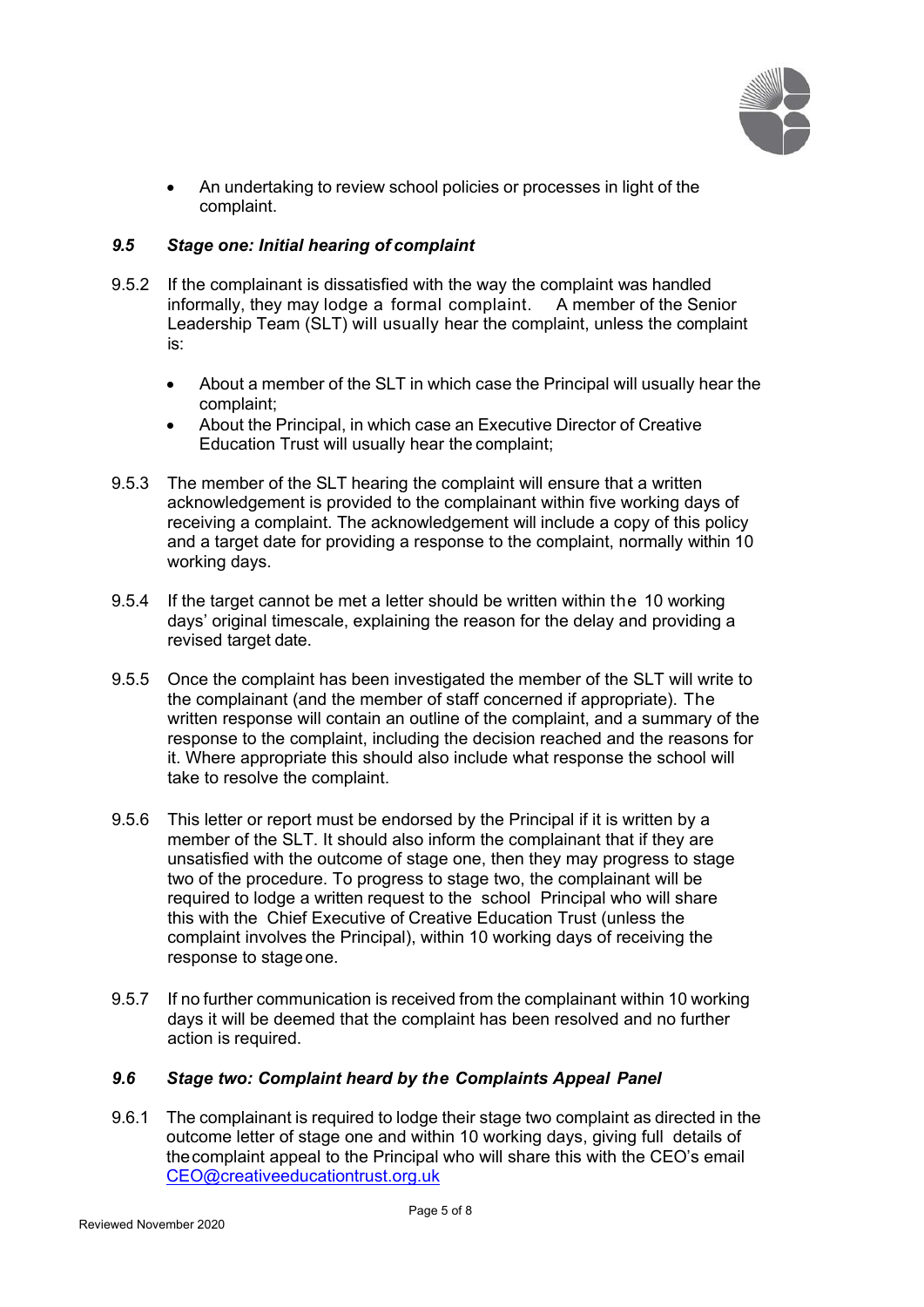

- 9.6.2 The stage two complaint will be acknowledged in writing within five working days. The hearing will usually take place within 20 working days of receipt of the stage two complaint.
- 9.6.3 The invitation letter to the hearing will detail the date, time and venue of the meeting, and state that the complainant may bring a companion (but not legal representation) to accompany them. The complainant will also be informed that they may also provide further documents relevant to the complaint, provided that these are received by the school at least five working days prior to the date of the hearing, to allow adequate time for the documents to be circulated. No documentation should be shared at the meeting. The complainant will be asked to provide details of any witnesses they believe should attend the hearing in that same timeframe.
- 9.6.4 The Complaints Appeal Panel will consist of at least three people who were not directly involved in the matters detailed in the complaint. The panel will usually consist of a member of the Academy Council and an Executive Director of Creative Education Trust, plus an individual who is independent of the management and running of the school.
- 9.6.5 All parties will attend the meeting in the same room. As well as the panel, the meeting will include the parent/carer and the individual accompanying them should they wish to be accompanied; the Principal and other decision maker at stage one; and any advisors as appropriate; and any other employees/witnesses who will be invited to make representations concerning the complaint. A minute taker will be present to take a note of proceedings.
- 9.6.6 It is acknowledged that these types of meetings can be difficult for all parties, and so the conduct of the meeting should be as informal as possible in the circumstances, to ensure that all parties feel at ease and able to contribute fully. Whilst it will be for the Chair of the panel to decide exactly how the meeting will proceed, the meeting will allow:
	- The parent/carer to explain their complaint;
	- The Principal to explain the school's response;
	- The panel to have an opportunity to question all parties;<br>• Witnesses to be called (subiect to the annroval of the Ct
	- Witnesses to be called (subject to the approval of the Chair of the panel);
	- All parties and the panel to have an opportunity to question the witnesses.
- 9.6.7 The panel may:
	- Dismiss the complaint in whole or in part;
	- Uphold the complaint in whole or in part;
	- Decide on the appropriate action to be taken to resolve the complaint;
	- Recommend changes to the school's systems or procedures to ensure that problems of a similar nature do notrecur.
- 9.6.8 The Chair of the panel will explain to the parent/carer and the Principal that the panel will consider its decision based on the information and evidence presented to them, and a written response will be sent to both parties asquickly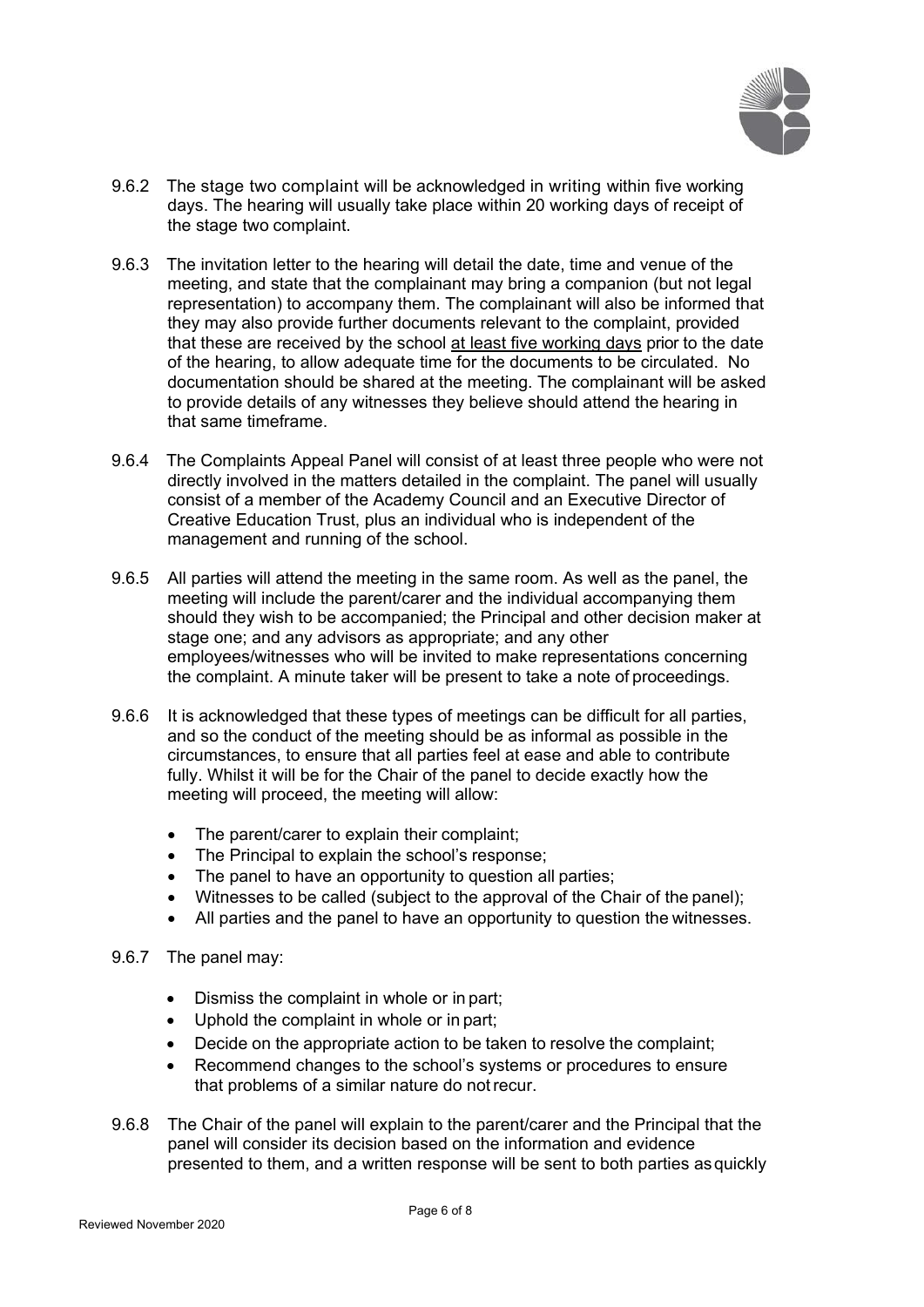

as possible, usually within five working days. The Complaints Appeal Panel's decision will be final.

9.6.9 If the complainant believes after completion of Stage 2 that the Complaint Appeal Panel did not handle their complaint in accordance with the published complaint procedures or they acted unlawfully or unreasonably in the exercise of their duty under education law they can contact the ESFA. The ESFA will not normally reinvestigate the substance of complaints or overturn any decisions made by the school or trust. They will consider whether the school/trust has adhered to education legislation and any statutory policies connected with the complaint and whether they have followed Part 7 of the Education (Independent School Standards) Regulations 2014. The complainant can refer their complaint to the ESFA online at: [www.education.gov.uk/contactus](http://www.education.gov.uk/contactus) or by telephone on: 0370 000 2288

#### **10. Recording, reporting and Monitoring Complaints**

- 10.1 All complaints will be recorded by the school.
- 10.2 Any findings and recommendations through the stage one and stage two process will be communicated tothe complainant as outlined in paragraphs 9.5 and 9.6 and a copy securely held by the school, to be made available for inspection on the school premises by the proprietor and the Principal.
- 10.3 Any correspondence, statements and records relating to individual complaints are to be kept confidential except where the Secretary of State or a body conducting an inspection under section 109 of the 2008 Act requests access to them.
- 10.2 Termly reports outlining the number, subject of complaint, what stage the complaint was resolved (i.e. informally, stage one or stage two) and any action taken by the school (regardless of whether the complaint is upheld) will be produced for the local governing body. This report will be compiled by the Principal or other persons designated by the Principal. A copy of these reports will also be sent to the Director of Education of Creative Education Trust.
- 10.3 The local governing body will use the reports to consider the number and subject of complaints, to identify any trends or areas of concern and make recommendations foraction.